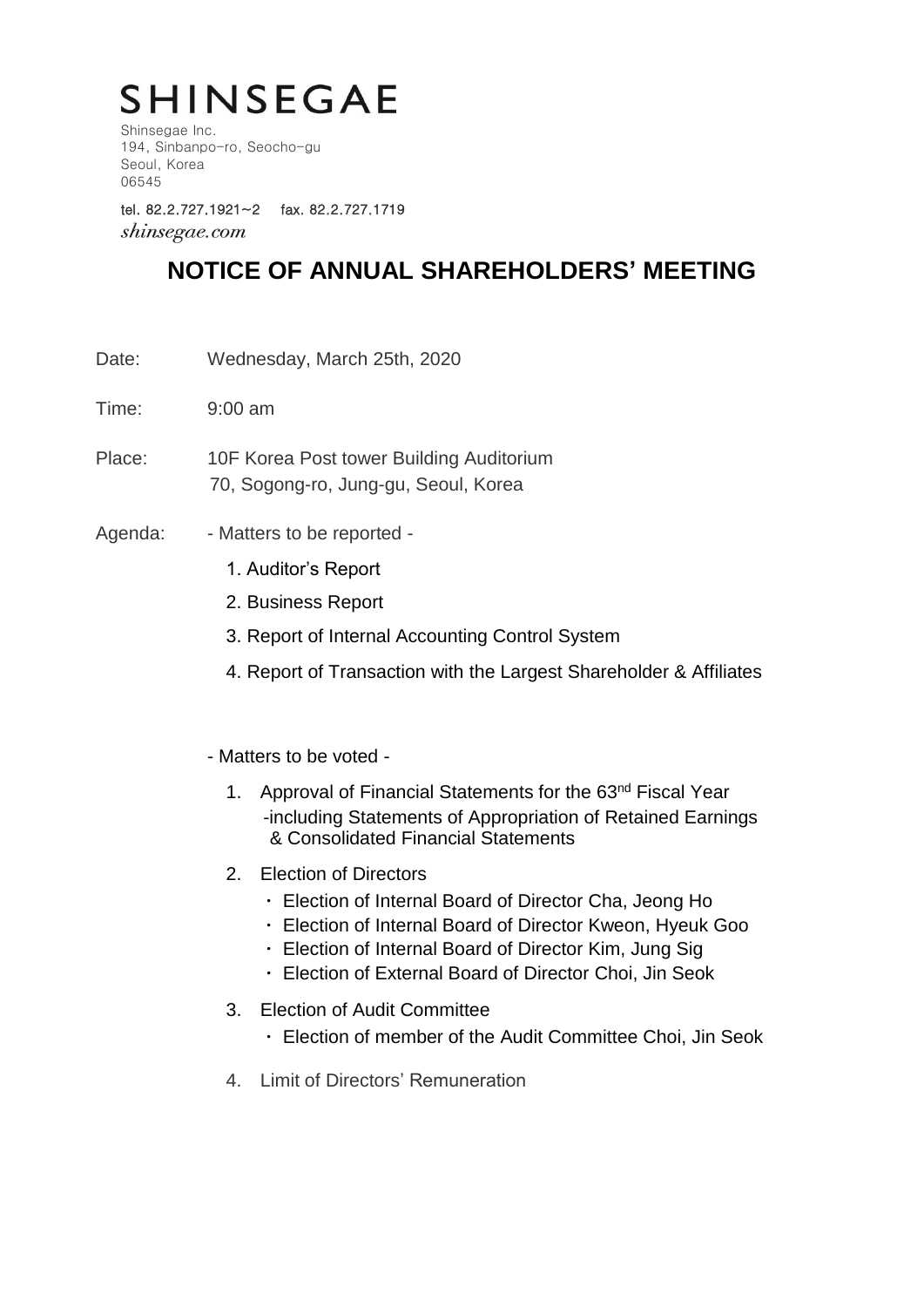# **Details of Agenda**

### **No. 1 : Approval of Non-Consolidated and Consolidated Financial** Statements for the 63<sup>rd</sup> Fiscal Year

### **1. Non-Consolidated Financial Statements**

| <b>Statements of Financial Position</b> |             |       |
|-----------------------------------------|-------------|-------|
| (KRW in Billions)                       | <u>2019</u> | 2018  |
| <b>Current Assets</b>                   | 401         | 485   |
| Non-current assets                      | 6,865       | 5,605 |
| <b>Total assets</b>                     | 7,266       | 6,090 |
| <b>Current Liabilities</b>              | 1,434       | 1,449 |
| Non-current liabilities                 | 2,061       | 1,500 |
| <b>Total liabilities</b>                | 3,495       | 2,950 |
| Capital Stock                           | 49          | 49    |
| Retained earnings                       | 2,792       | 2,138 |
| Other components of equity              | 247         | 270   |
| <b>Total equity</b>                     | 3,771       | 3,140 |

| <b>Statement of Income</b>                   |              |            |
|----------------------------------------------|--------------|------------|
| (KRW in Billions)                            | 2019         | 2018       |
| <b>Sales</b>                                 | 1,558        | 1,739      |
| Cost of sales                                | 285          | 345        |
| <b>Gross profit</b>                          | <u>1,273</u> | 1,394      |
| Selling, general and administrative expenses | 1,051        | 1,152      |
| <b>Operating profit</b>                      | 222          | <u>242</u> |
| Profit before income tax                     | 946          | 245        |
| Income tax expense                           | 240          | 58         |
| <b>Net Income</b>                            | <b>706</b>   | <u>187</u> |

| <b>Statement of Comprehensive Income</b>  |      |              |
|-------------------------------------------|------|--------------|
| (KRW in Billions)                         | 2019 | <u> 2018</u> |
| Profit for the period                     | 706  | 187          |
| Other comprehensive income(loss)          | (31) | (158)        |
| Total comprehensive income for the period | 675  | 28           |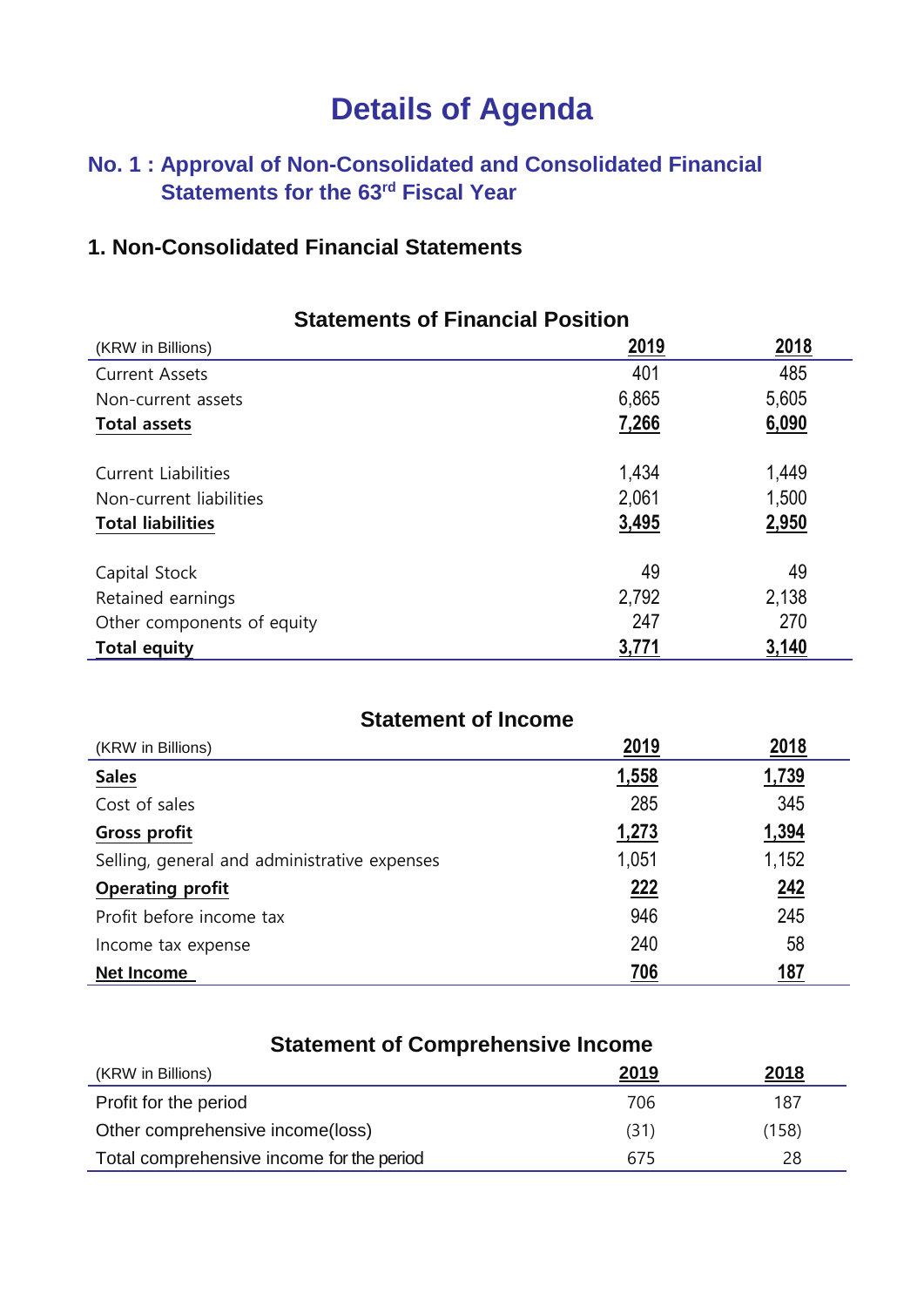| (KRW in Millions)                                       | 2019     | 2018    |
|---------------------------------------------------------|----------|---------|
| Retained earnings before appropriations:                | 674,136  | 156,657 |
| Unappropriated Retained earnings from the previous year | (16,005) | (5,993) |
| Other Comprehensive Income                              | 690,141  | 162,650 |
|                                                         |          |         |
| <b>Appropriations:</b>                                  | 674,136  | 156,657 |
| Legal reserve of retained earnings                      |          |         |
| Reserve for business expansion                          | 654,463  | 136,984 |
| Other capital adjustment                                |          |         |
| Cash dividends Per Share: 2,000 KRW                     | 19,673   | 19,673  |
|                                                         |          |         |

### **Statement of Appropriations of Retained Earnings**

Unappropriated retained earnings to be carried forward to the subsequent year - -

| <b>Statement of Changes in Equity</b> |              |  |
|---------------------------------------|--------------|--|
| (KRW in Billions)                     | <b>Total</b> |  |
| Balance as of Jan 1st, 2018           | 3,133        |  |
| Total Comprehensive Income            | 28           |  |
| <b>Annual Dividends</b>               | (12)         |  |
| Issuance of Perpetual Bond etc        | (9)          |  |
| Balance as of Dec 31, 2018            | 3,140        |  |
|                                       |              |  |
| Balance as of Jan 1, 2019             | 3,124        |  |
| Total Comprehensive Income            | 675          |  |
| <b>Annual Dividends</b>               | (20)         |  |
| Issuance of Perpetual Bond etc        | (8)          |  |
| Balance as of Dec 31, 2019            | 3,771        |  |

### **Statement of Cash Flows**

| (KRW in Billions)                                   | 2019  | 2018  |
|-----------------------------------------------------|-------|-------|
| Cash flows from operating activities                |       |       |
| Net cash generated from operating activities        | 309   | 366   |
| Cash flows from investing activities                |       |       |
| Net cash used in investing activities               | (179) | (320) |
| Cash flows from financing activities                |       |       |
| Net cash generated from financing activities        | (274) | 57    |
| Net increase in cash and cash equivalents           | (144) | 104   |
| Cash and cash equivalents (Beginning of the period) | 215   | 111   |
| Cash and cash equivalents (End of the period)       | 71    | 215   |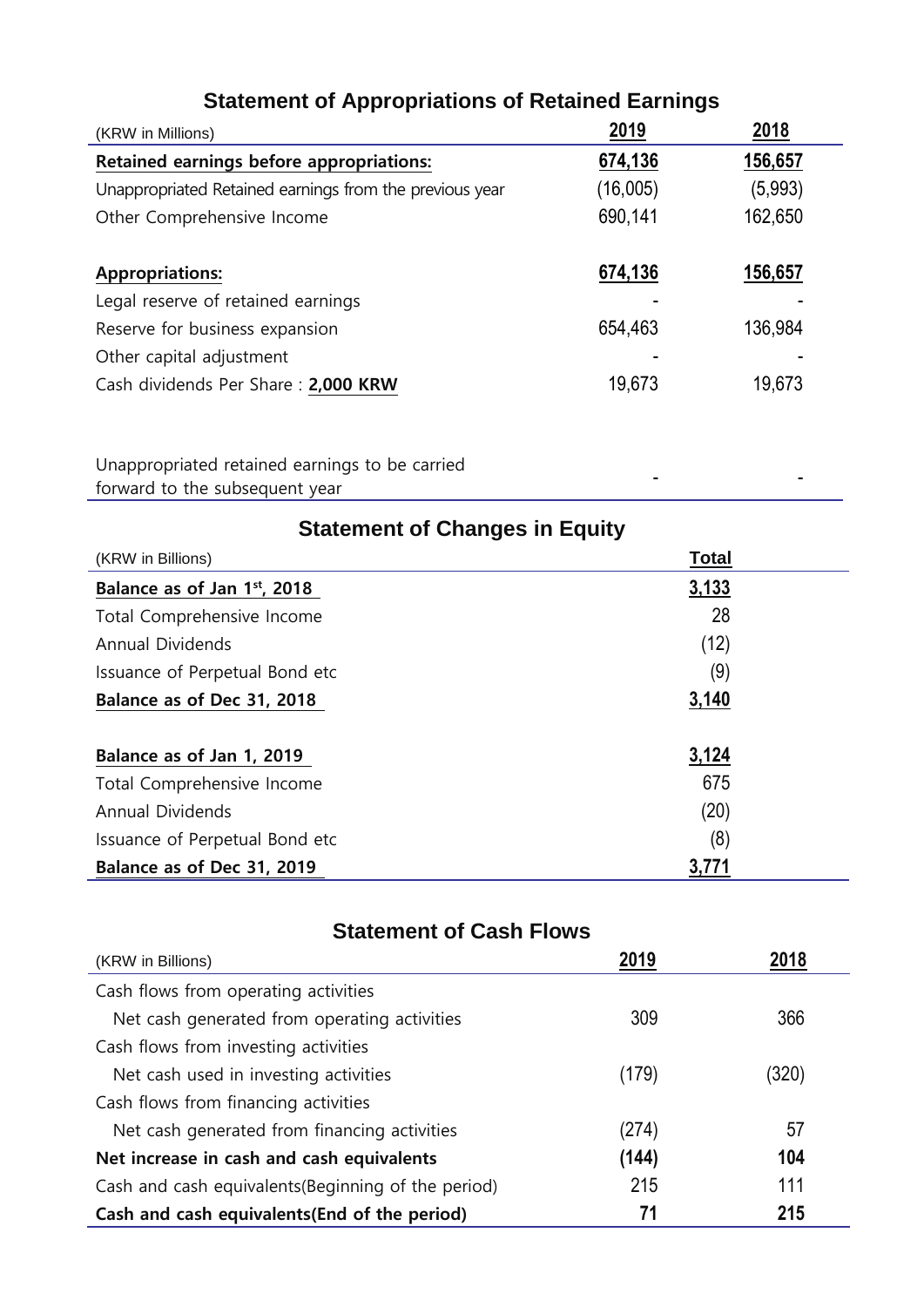### **2. Consolidated Financial Statements**

| (KRW in Billions)          | <u>2019</u> | 2018   |
|----------------------------|-------------|--------|
| <b>Current Assets</b>      | 1,817       | 1,837  |
| Non-current assets         | 11,201      | 9,264  |
| <b>Total assets</b>        | 13,018      | 11,101 |
| <b>Current Liabilities</b> | 3,173       | 3,245  |
| Non-current liabilities    | 4,330       | 2,854  |
| <b>Total liabilities</b>   | 7,503       | 6,099  |
| Capital Stock              | 49          | 49     |
| Retained earnings          | 2,921       | 2,439  |
| Other components of equity | 245         | 269    |
| Non-Controlling Interest   | 1,589       | 1,533  |
| <b>Total equity</b>        | 5,515       | 5,002  |

### **Statements of Financial Position**

#### **Statement of Income**

| (KRW in Billions)                            | 2019       | 2018       |
|----------------------------------------------|------------|------------|
| <b>Sales</b>                                 | 6,394      | 5,186      |
| Cost of sales                                | 3,126      | 2,292      |
| Gross profit                                 | 3,268      | 2,894      |
| Selling, general and administrative expenses | 2,800      | 2,497      |
| <b>Operating profit</b>                      | <u>468</u> | <u>397</u> |
| Profit before income tax                     | 798        | 355        |
| Income tax expense                           | 205        | 70         |
| <b>Net Profit</b>                            | 593        | 285        |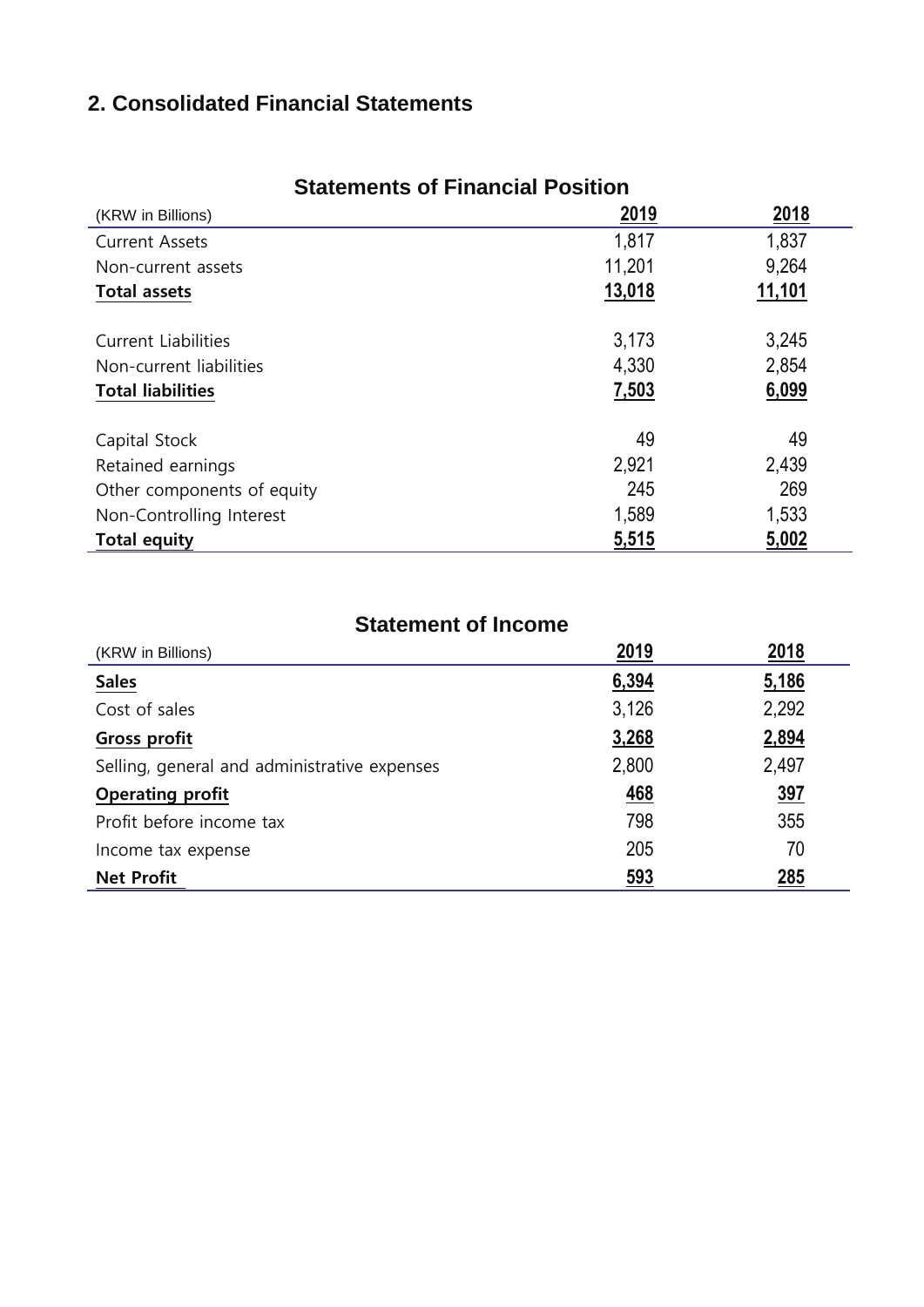| <b>Statement of Comprehensive Income</b>  |      |       |
|-------------------------------------------|------|-------|
| (KRW in Billions)                         | 2019 | 2018  |
| Profit for the period                     | 593  | 285   |
| Other comprehensive income(loss)          | (40) | (164) |
| Total comprehensive income for the period | 553  | 121   |
| Comprehensive income attribute to:        |      |       |
| Owners of parents                         | 488  | 77    |
| Non-controlling interests                 | 65   | 44    |

## **Statement of Changes in Equity**

| (KRW in Billions)                         | Total |  |
|-------------------------------------------|-------|--|
| Balance as of Jan 1st, 2017               | 4,912 |  |
| Total Comprehensive Income                | 121   |  |
| <b>Annual Dividends</b>                   | (25)  |  |
| Change in consolidation scope             | 9     |  |
| Acquisition of subsidiary's shares        | (6)   |  |
| Others (Issuance of perpetual bonds etc.) | (8)   |  |
| Balance as of Dec 31, 2017                | 5,002 |  |
| Balance as of Jan 1, 2018                 | 4,999 |  |
| Total Comprehensive Income                | 553   |  |
| <b>Annual Dividends</b>                   | (29)  |  |
| Equity Issuance of Subsidiaries           |       |  |
| Others (Issuance of perpetual bonds etc.) | (8)   |  |
| Balance as of Dec 31, 2018                | 5,515 |  |

## **Statement of Cash Flows**

| (KRW in Billions)                                   | 2019  |       |
|-----------------------------------------------------|-------|-------|
| Cash flows from operating activities                |       |       |
| Net cash generated from operating activities        | 790   | 331   |
| Cash flows from investing activities                |       |       |
| Net cash used investing activities                  | (71)  | (593) |
| Cash flows from financing activities                |       |       |
| Net cash generated from financing activities        | (894) | 438   |
| Net increase in cash and cash equivalents           | (175) | 177   |
| Cash and cash equivalents (Beginning of the period) | 352   | 175   |
| Cash and cash equivalents (End of the period)       | 178   | 352   |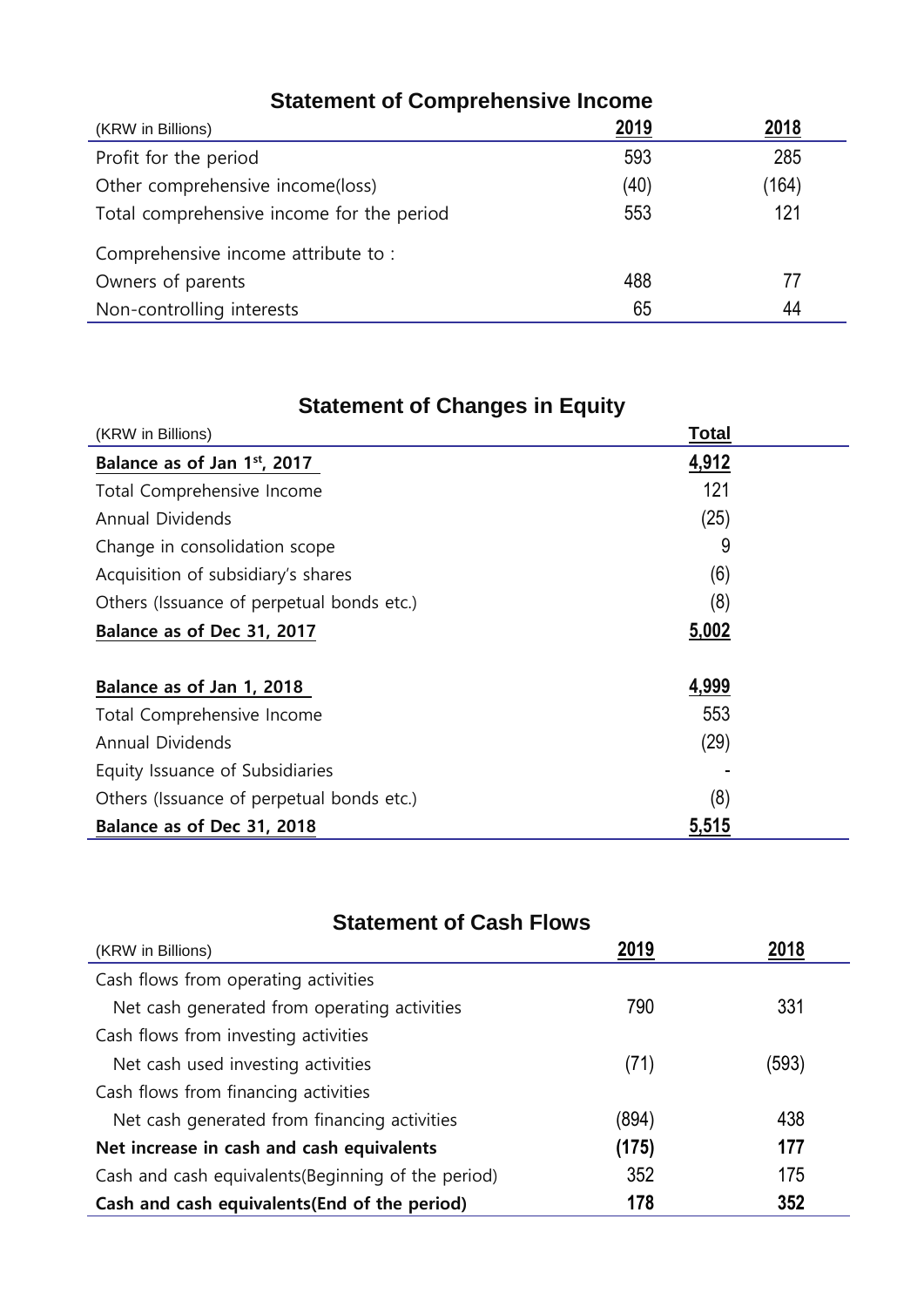### **No. 2 : Election of Directors**

### **The following candidates are nominated for Internal Board of Director.**

| Name:                                                             | Cha, Jeong Ho                                                                                                                                |
|-------------------------------------------------------------------|----------------------------------------------------------------------------------------------------------------------------------------------|
| Date of Birth:                                                    | October 22nd, 1957                                                                                                                           |
| Term:                                                             | 3 years                                                                                                                                      |
| <b>Professional</b><br><b>Background:</b>                         | - President at Shinsegae Inc. (Present)<br>- CEO at Shinsegae International Inc. (2019)<br>- Vice President of Travel Retail division (2015) |
|                                                                   | <b>Academic Qualification:</b> Major in Business, Seoul National University                                                                  |
| <b>Nationality:</b>                                               | Republic of Korea                                                                                                                            |
| <b>Relationship with</b><br>the largest shareholder:              | <b>None</b>                                                                                                                                  |
| <b>Transactions with</b><br>the<br>company in<br>past three years | the None                                                                                                                                     |

| Name:                                                | Kweon, Hyeuk Goo                                                                                                                                                                                                                                                                                         |
|------------------------------------------------------|----------------------------------------------------------------------------------------------------------------------------------------------------------------------------------------------------------------------------------------------------------------------------------------------------------|
| Date of Birth:                                       | March 20th, 1961                                                                                                                                                                                                                                                                                         |
| Term:                                                | 3 years                                                                                                                                                                                                                                                                                                  |
| <b>Professional</b><br><b>Background:</b>            | - Head of Strategy division, Shinsegae Group(2015~)<br>- Planning Chief of Strategy division, Shinsegae Group (2011)<br>- Executive Vice President of New Project & Development(2010)<br>- Vice President of Centum City Branch (2008)<br>- Executive Director of Centum City T/F, Shinsegae Inc. (2005) |
| <b>Academic Qualification:</b>                       | B.A. in Department of French Language and Literature,<br><b>Kyungpook National University</b>                                                                                                                                                                                                            |
| <b>Nationality:</b>                                  | Republic of Korea                                                                                                                                                                                                                                                                                        |
| <b>Relationship with</b><br>the largest shareholder: | None                                                                                                                                                                                                                                                                                                     |
| <b>Transactions with</b><br>the company:             | None                                                                                                                                                                                                                                                                                                     |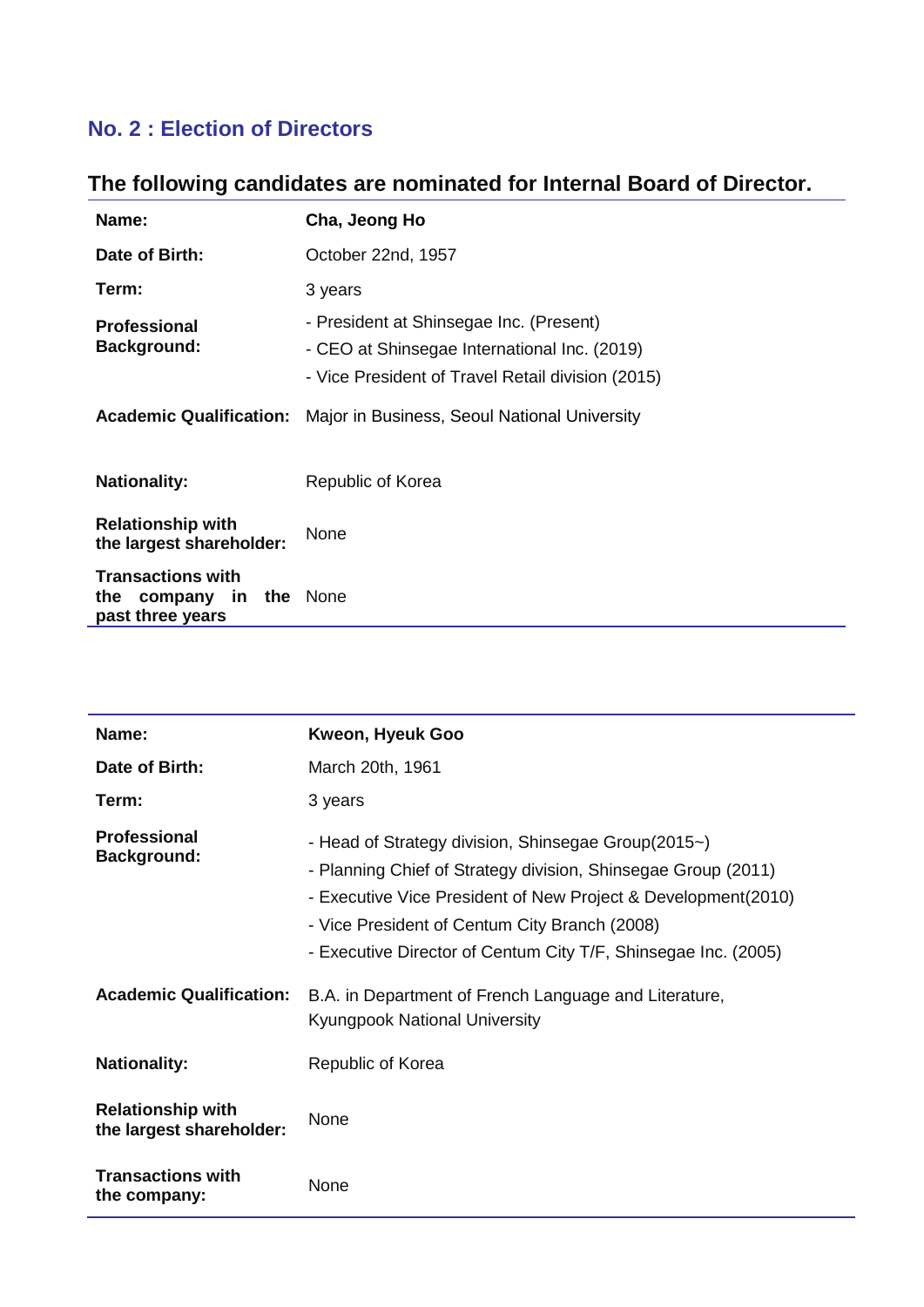| Name:                                                | Kim, Jung Sig                                                                                                                                                                                                                                              |  |  |
|------------------------------------------------------|------------------------------------------------------------------------------------------------------------------------------------------------------------------------------------------------------------------------------------------------------------|--|--|
| Date of Birth:                                       | October 26th, 1964                                                                                                                                                                                                                                         |  |  |
| Term:                                                | 3 years                                                                                                                                                                                                                                                    |  |  |
| <b>Professional</b><br><b>Background:</b>            | - Executive Vice President of Administration Department,<br>Shinsegae Inc. (2016~)<br>- Vice President of Flagship Branch (2014)<br>- Chief Officer of Human Resource Department (2011)<br>- Chief Officer of Shinsegae Department store MD2 sector (2010) |  |  |
| <b>Academic Qualification:</b>                       | B.A. in Law, Busan National University                                                                                                                                                                                                                     |  |  |
| <b>Nationality:</b>                                  | Republic of Korea                                                                                                                                                                                                                                          |  |  |
| <b>Relationship with</b><br>the largest shareholder: | None                                                                                                                                                                                                                                                       |  |  |
| <b>Transactions with</b><br>the company:             | None                                                                                                                                                                                                                                                       |  |  |

# **The following candidate is nominated for External Board of Director.**

| Name:                                                | Choi, Jin Seok                                                                                                                                                                                       |  |  |
|------------------------------------------------------|------------------------------------------------------------------------------------------------------------------------------------------------------------------------------------------------------|--|--|
| Date of Birth:                                       | January 13th, 1959                                                                                                                                                                                   |  |  |
| Term:                                                | 2 years                                                                                                                                                                                              |  |  |
| <b>Professional</b><br><b>Background:</b>            | - Emeritus Professor at Sogang University of Philosophy (Present)<br>- Director at Gunmyngwon (2019)<br>- Professor at Sogang University of Philosophy<br>- Researcher at Harvard-Yenching Institute |  |  |
| <b>Academic Qualification:</b>                       | PhD in Daoism, Beijing University<br>Masters in Eastern philosophy, Graduate School of Sogang University                                                                                             |  |  |
| <b>Nationality:</b>                                  | Republic of Korea                                                                                                                                                                                    |  |  |
| <b>Relationship with</b><br>the largest shareholder: | None                                                                                                                                                                                                 |  |  |
| <b>Transactions with</b><br>the company:             | None                                                                                                                                                                                                 |  |  |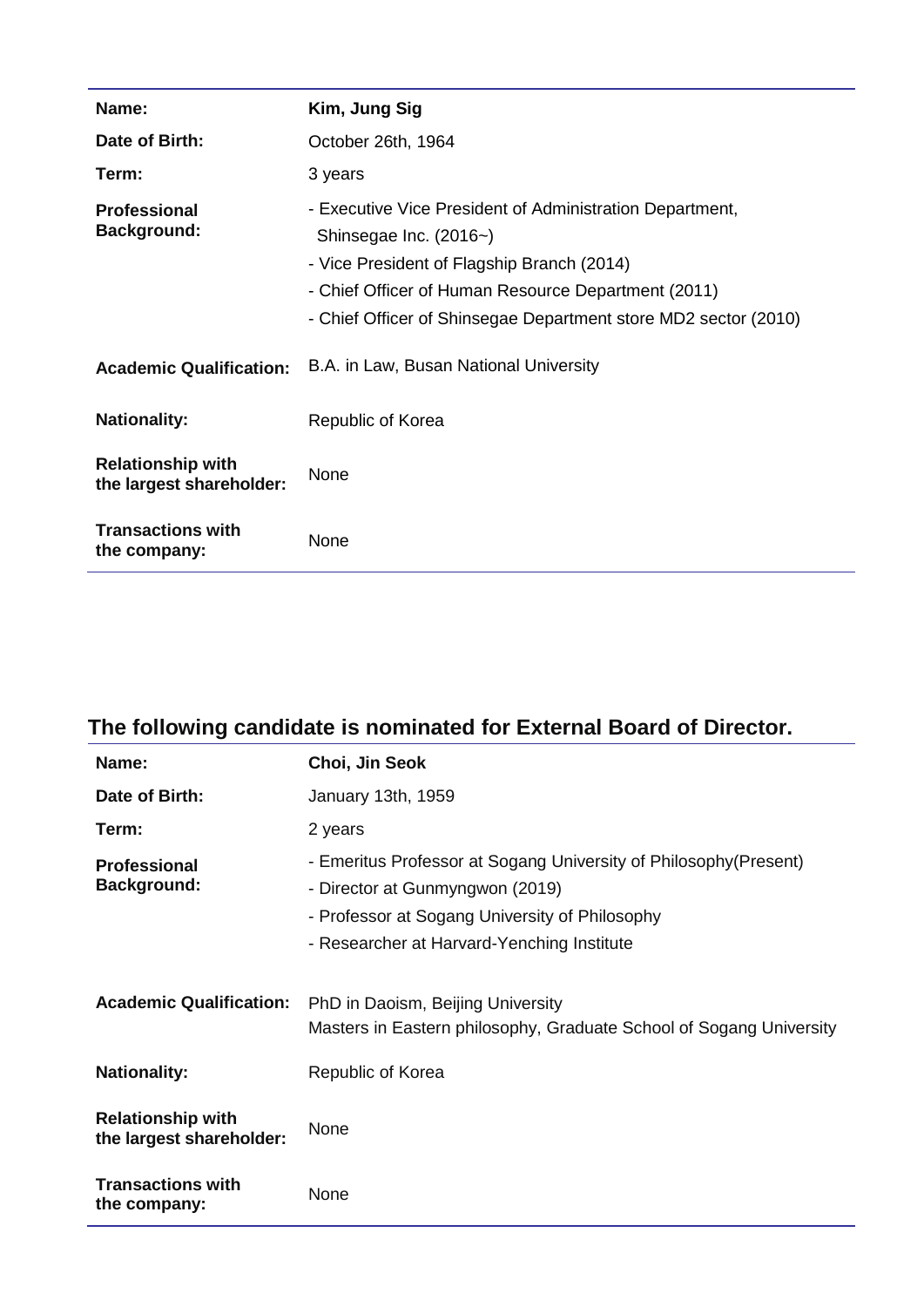### **No. 3 : Election of member of Audit Committee**

| Name:                                                | Choi, Jin Seok                                                                                                                                                                                       |
|------------------------------------------------------|------------------------------------------------------------------------------------------------------------------------------------------------------------------------------------------------------|
| Date of Birth:                                       | January 13th, 1959                                                                                                                                                                                   |
| Term:                                                | 2 years                                                                                                                                                                                              |
| <b>Professional</b><br><b>Background:</b>            | - Emeritus Professor at Sogang University of Philosophy (Present)<br>- Director at Gunmyngwon (2019)<br>- Professor at Sogang University of Philosophy<br>- Researcher at Harvard-Yenching Institute |
| <b>Academic Qualification:</b>                       | PhD in Daoism, Beijing University<br>Masters in Eastern philosophy, Graduate School of Sogang University                                                                                             |
| <b>Nationality:</b>                                  | Republic of Korea                                                                                                                                                                                    |
| <b>Relationship with</b><br>the largest shareholder: | None                                                                                                                                                                                                 |
| <b>Transactions with</b><br>the company:             | None                                                                                                                                                                                                 |

### **The following candidate is nominated for Audit Committee Members.**